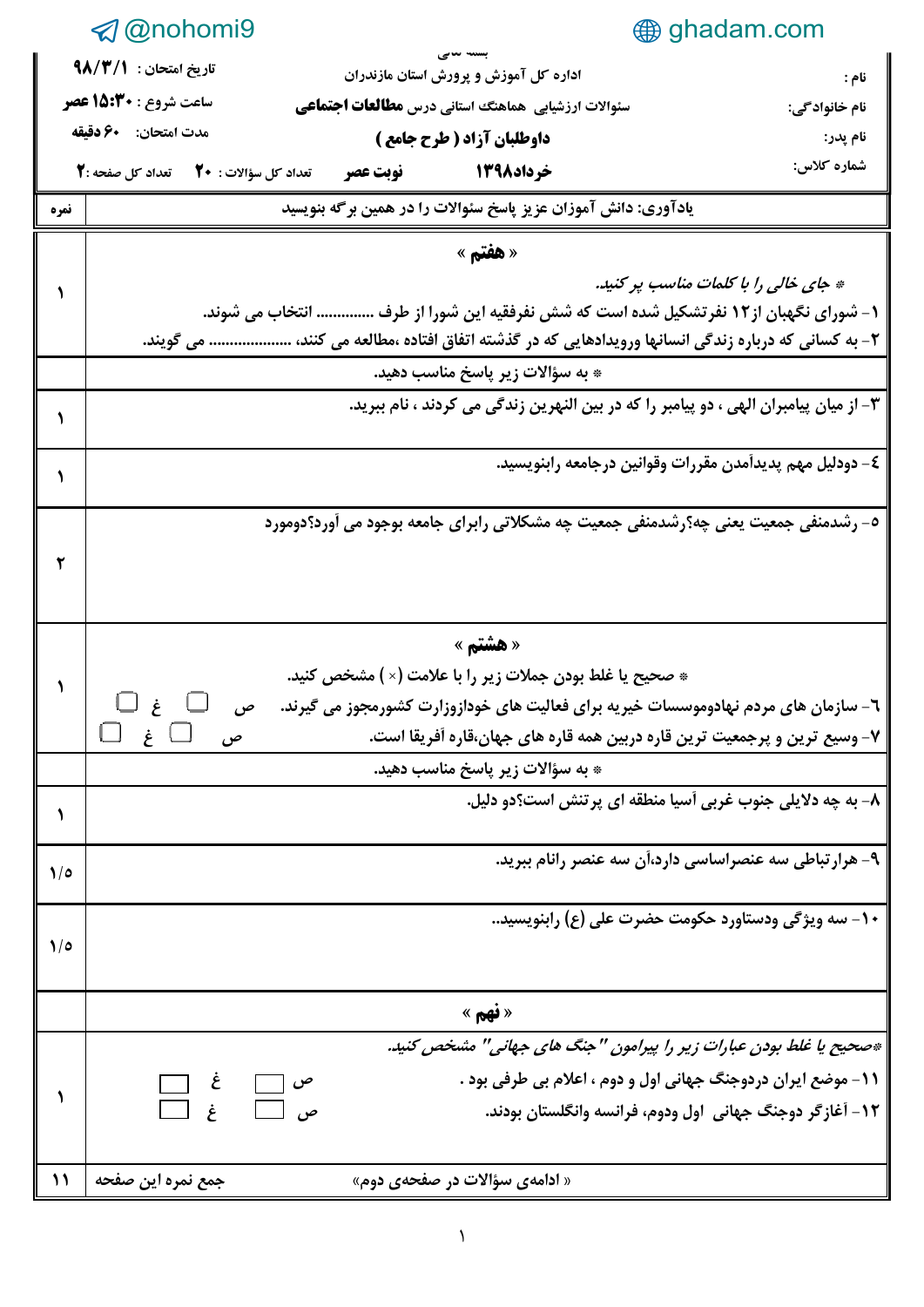| بسمه تعالى<br>تاريخ امتحان: ٩٨/٣/١ |                                                                                                                                      |               |                                                                |                                                                                          |  |  |  |
|------------------------------------|--------------------------------------------------------------------------------------------------------------------------------------|---------------|----------------------------------------------------------------|------------------------------------------------------------------------------------------|--|--|--|
|                                    | اداره کل آموزش و پرورش استان مازندران<br>نام :<br>ساعت شروع : 15:30 عصر<br>سئوالات ارزشیابی هماهنگ استانی درس <b>مطالعات اجتماعی</b> |               |                                                                |                                                                                          |  |  |  |
|                                    | مدت امتحان: 40 دقيقه                                                                                                                 |               | داوطلبان آزاد ( طرح جامع )                                     | نام خانوادگی:<br>نام پدر:                                                                |  |  |  |
|                                    | خوداد1398 می نوبت عصر تعداد کل سؤالات : 20 تعداد کل صفحه :2                                                                          |               |                                                                | شماره کلاس:                                                                              |  |  |  |
| نمره                               |                                                                                                                                      |               | یادآوری: دانش آموزان عزیز پاسخ سئوالات را در همین برگه بنویسید |                                                                                          |  |  |  |
|                                    | * به سؤالات زیر پاسخ کوتاه دهید.                                                                                                     |               |                                                                |                                                                                          |  |  |  |
|                                    | 1۳ -. دومورد ازاقدامات شاه اسماعیل صفوی رادردوران حکومتش بنویسید.                                                                    |               |                                                                |                                                                                          |  |  |  |
|                                    |                                                                                                                                      |               |                                                                |                                                                                          |  |  |  |
|                                    |                                                                                                                                      |               |                                                                | ۱۶– دونمونه از فرهنگ بهره وری وکارآفرینی در تاریخ کهن و درخشان ایرانیان رابنویسید.       |  |  |  |
|                                    |                                                                                                                                      |               | * به سؤالات زیر پاسخ مناسب دهید.                               |                                                                                          |  |  |  |
|                                    |                                                                                                                                      |               |                                                                | ۱۵- منظور از مهاجرت اختیاری چیست؟توضیح دهید.                                             |  |  |  |
|                                    |                                                                                                                                      |               |                                                                |                                                                                          |  |  |  |
|                                    |                                                                                                                                      |               |                                                                | ١٦- دليل مخالفت امام خميني با لايحه كاپيتولاسيون در سال ١٣٤٣چه بود؟                      |  |  |  |
|                                    |                                                                                                                                      |               |                                                                |                                                                                          |  |  |  |
|                                    |                                                                                                                                      |               |                                                                |                                                                                          |  |  |  |
|                                    |                                                                                                                                      |               |                                                                | ۱۷- دردوره حکومت رضاشاه،چه اقداماتی برای نوسازی ایران به تقلیداز اروپا صورت گرفت؟دو مورد |  |  |  |
|                                    |                                                                                                                                      |               |                                                                |                                                                                          |  |  |  |
|                                    |                                                                                                                                      |               |                                                                |                                                                                          |  |  |  |
|                                    |                                                                                                                                      |               |                                                                | 1۸- به چه دلایلی حکومت افشاریه به "حکومت ناپایدار" معروف شد؟                             |  |  |  |
|                                    |                                                                                                                                      |               |                                                                |                                                                                          |  |  |  |
|                                    |                                                                                                                                      |               |                                                                |                                                                                          |  |  |  |
|                                    |                                                                                                                                      |               |                                                                |                                                                                          |  |  |  |
|                                    |                                                                                                                                      |               |                                                                | ۱۹- سه مورد از " شاخص هاوملاک های توسعه انسانی " ۱٫ انام ببرید.                          |  |  |  |
| $\frac{1}{2}$                      |                                                                                                                                      |               |                                                                |                                                                                          |  |  |  |
|                                    |                                                                                                                                      |               |                                                                |                                                                                          |  |  |  |
|                                    |                                                                                                                                      |               |                                                                | ۲۰- هر یک از ایام زیر ، در تاریخ کشورمان به چه مناسبتی معروف شدند؟                       |  |  |  |
| $\sqrt{6}$                         |                                                                                                                                      |               |                                                                |                                                                                          |  |  |  |
|                                    |                                                                                                                                      |               |                                                                |                                                                                          |  |  |  |
|                                    |                                                                                                                                      |               |                                                                |                                                                                          |  |  |  |
| $\mathbf{r}$                       | جمع نمره                                                                                                                             |               | « سربلند و پاینده باشید »                                      |                                                                                          |  |  |  |
|                                    |                                                                                                                                      | نمره با حروف: |                                                                | نمره با عدد:                                                                             |  |  |  |
|                                    |                                                                                                                                      | امضا دبير:    |                                                                | نام و نام خانوادگی دبیر:                                                                 |  |  |  |